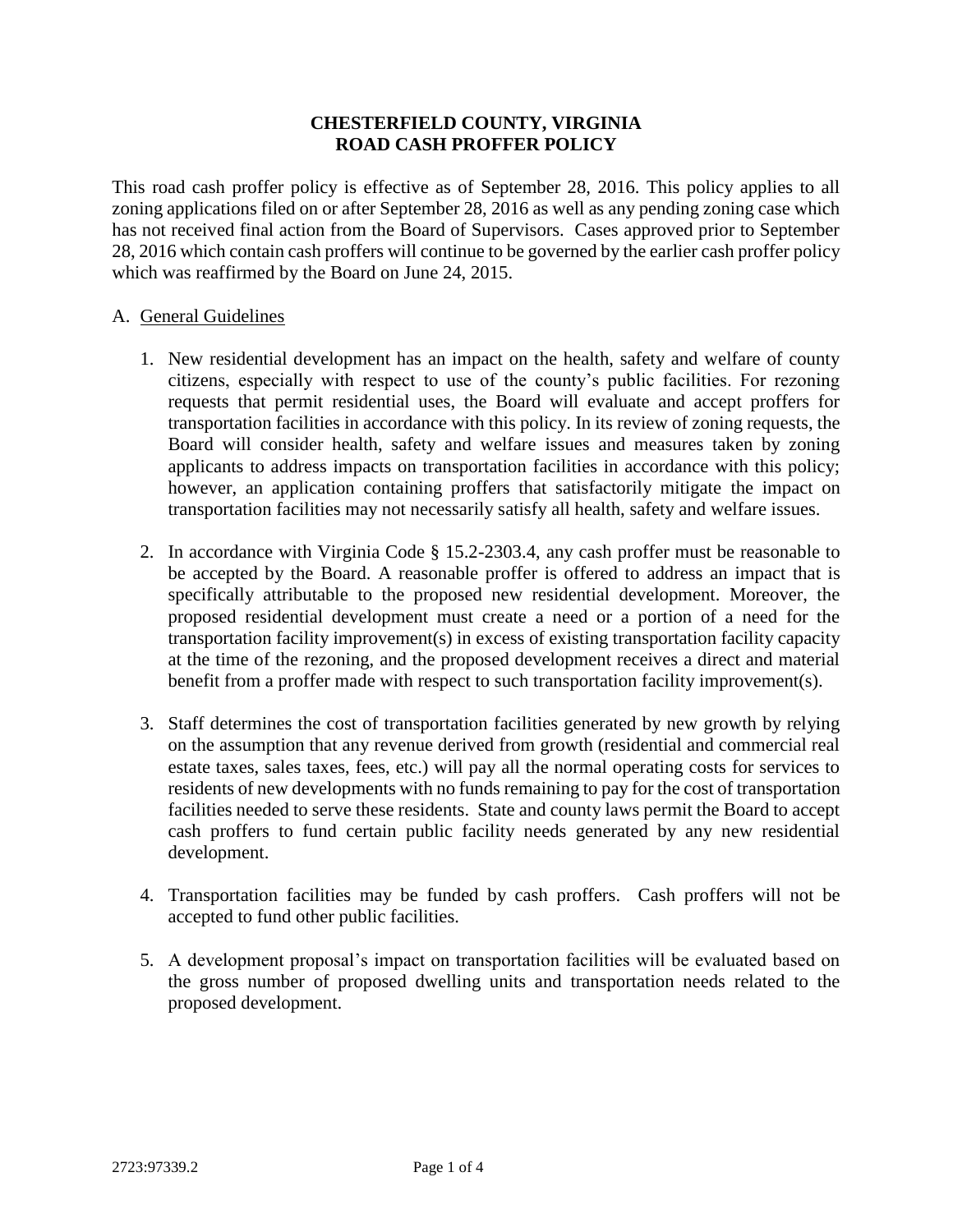- B. Methodology and Policy Terms
	- 1. There are eight steps involved in calculating the impact of a new residential dwelling unit on the transportation network. The components are as follows:
		- a. Demand Generators: Using the County's Land Use Plan parcel-level database for buildout, the transportation model generates and assigns trips to the County's road network, as identified in the Thoroughfare Plan, per Institute of Transportation Engineers (ITE) standards.
		- b. Typical Improvement Costs: Typical road improvement costs are based on actual construction costs derived from recently completed projects in the county.
		- c. Capacity Improvements: The model calculates the capacity improvements necessary to maintain a Level of Service E network-wide, but the Board could adopt a different Level of Service standard for a particular development, area, or region of the County or for the entire County.
		- d. Gross Cost of Improvements: The model uses the typical road improvement costs and the capacity improvements to calculate the gross cost of the improvements to the network required to maintain a Level of Service E at build-out.
		- e. Credit: The credit is calculated using the average annual amount of funding assigned to network improvements over the upcoming six years and applying that each year until build-out.
		- f. Net Cost of Improvements: The net cost of improvements is calculated by subtracting the credit from the gross cost of improvements.
		- g. Trip Cost: The net cost of improvements is divided by the total number of trips generated.
		- h. The transportation proffer for a dwelling unit is calculated by multiplying the number of trips generated by a typical single family dwelling unit by the trip cost.
	- 2. In order to ensure that money proffered by an applicant is used to fund the transportation facilities necessitated, in whole or in part, by the applicant's development, geographic service areas or districts are established across the County. For road cash proffers, rezoning requests are analyzed based on two geographic service districts, one north of Route 360 and one south of Route 360, to determine costs and impact. These service districts are used to calculate a road cost per dwelling unit. The Transportation Department has identified traffic sheds across the County and money collected from a development within a particular shed will be spent on road improvements within that shed or on roads that provide relief to that shed.
	- 3. An applicant may choose to mitigate the development's calculated impact on public facilities by dedicating property or doing in-kind improvements in lieu of all or a portion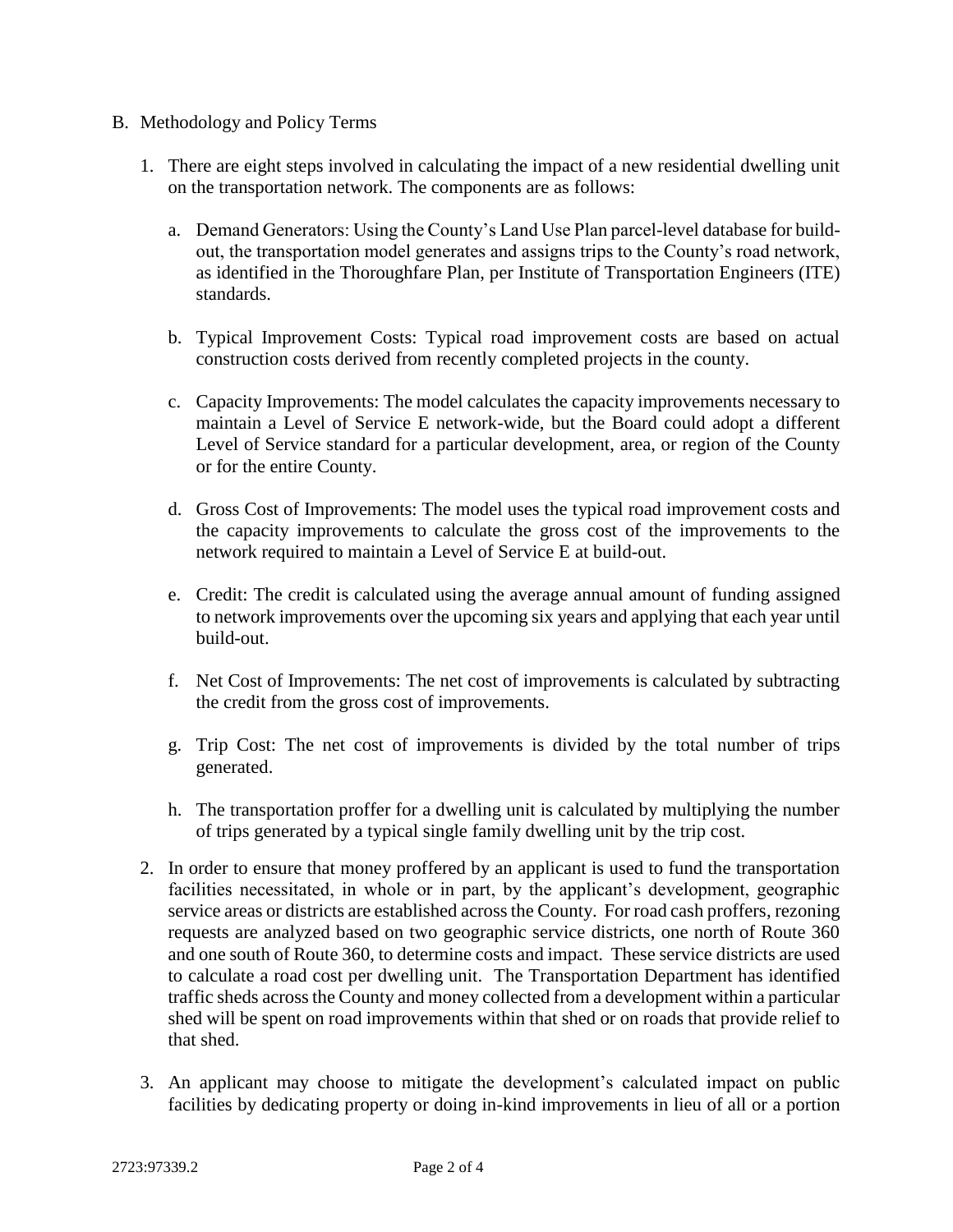of the maximum road cash proffer of \$9,400 as established by the Board of Supervisors. For property designated for dedication (excluding roads) staff will follow the County's procedure for "Acquisition of Private Property for Public Use". The value of donated land generally will be based on the current assessed value of the property, not to exceed the cost per acre used in the calculation of the proffer. The value of improvements shall be the estimated cost as determined by the County and calculated as if constructed by a governmental entity. Generally, onsite work will not be considered unless it provides additional travel lanes beyond what is required of the development. Consideration can be given to improvements that have been constructed within five years as part of an overall development, prior to the traffic impact of the entire development being present. If the dedication or in-kind improvement does not fully mitigate the development's calculated impact on transportation facilities, then the dedication and/or improvement's value may be applied as an offset against, but not more than, the development's calculated impact on the applicable transportation facility. The offset cannot exceed the development's calculated impact on the applicable transportation facility. If the value of the dedication or improvement is more than the calculated impact for the applicable transportation facility, the County may pay the difference. An offset for roads may be allowed if the Transportation Department determines that the impact on roads created by development will be affected by off-site land dedication or improvements.

- 4. The County will continue to consider any circumstances about a proposed development that: (i) mitigate the development's projected impact on transportation facilities; and (ii) create a demonstrable reduction in transportation facility needs. The County, the zoning applicant, or any other person may identify and demonstrate such mitigating circumstances.
- 5. The County will consider unique circumstances of areas surrounding a proposed development that will benefit adjacent areas in need of revitalization, based upon revitalization criteria tracked annually by the county. For development proposals considered under these circumstances, a road cash proffer will not be accepted.
- 6. Notwithstanding the provisions of any proffer for a dwelling unit calculated on a per unit basis and accepted in any zoning case, the County will accept the road cash proffer payment on such unit after final inspection but before issuance of a certificate of occupancy, whether temporary or final. Under no circumstances shall the County issue a certificate of occupancy for such dwelling unit until the road cash proffer for the unit has been paid in full to the County. Other proffered cash contributions, the payment of which is tied in the proffer to a particular time or event, shall continue to be payable in accordance with the terms of the proffer. Timing for dedication of property or in-kind improvements should be specified in the proffer.
- 7. Transportation proffers, land dedications and in-kind improvements must be used for projects identified in the Capital Improvement Program. The Capital Improvement Program is based in part on the County's Public Facilities Plan, which projects long-term facility needs. Transportation proffer payments shall be used to fund transportation facilities. Payments shall be expended in accordance with state law.